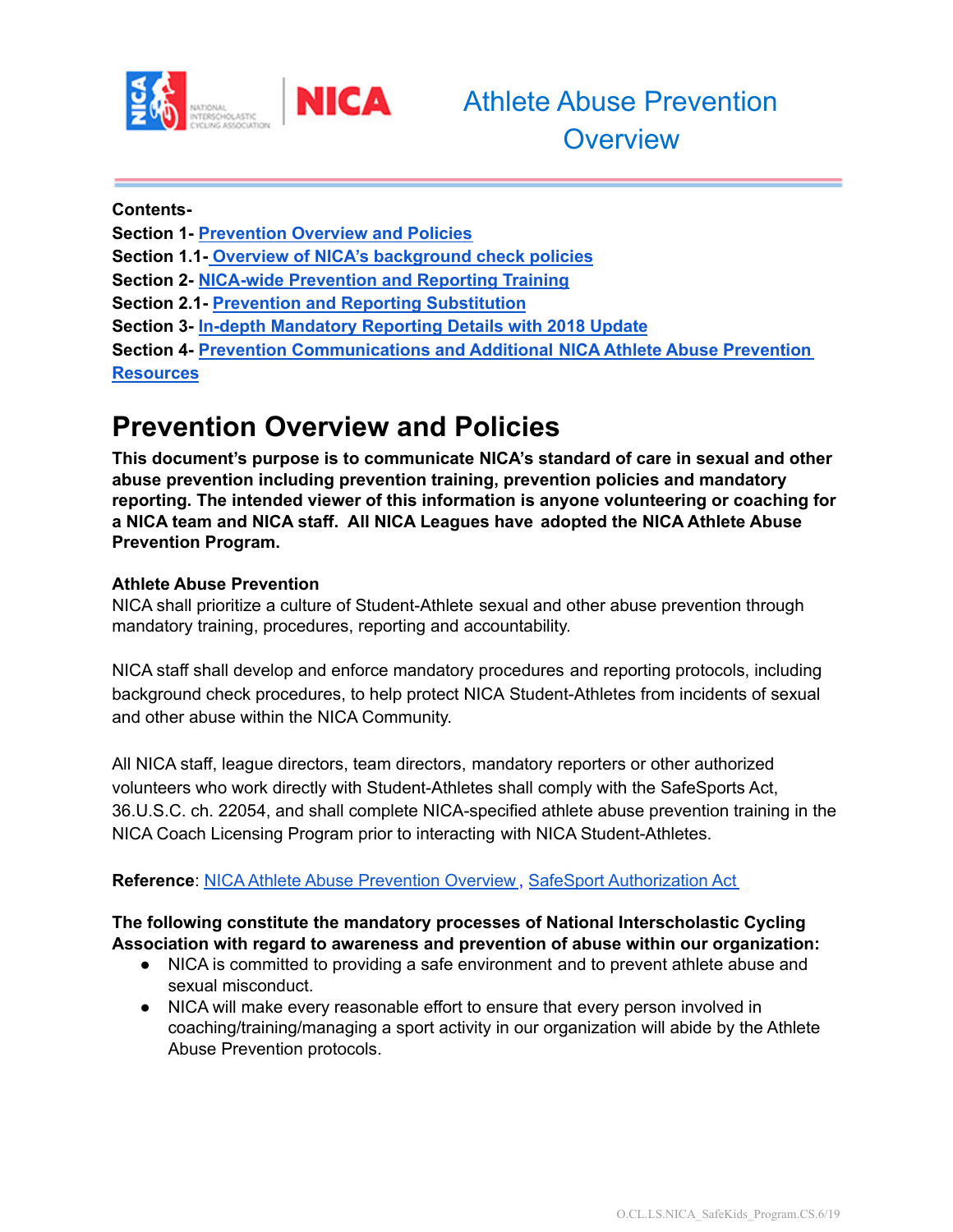

- NICA will make every reasonable effort to exclude any adult with a legally documented history of athlete abuse/molestation or any other conviction or record that would bring unnecessary risk to the health and safety of the participants of this organization.
- NICA will perform an annual criminal background check on every person in our organization who works with youth.
- NICA will take appropriate action on all allegations of athlete abuse and/or sexual misconduct. All allegations will be reported immediately to the authorities for investigation and we will cooperate fully with any such investigation.

### **Team Directors, Head Coaches, Coaches, and Volunteers should be aware of the following NICA Athlete Abuse Prevention Rules:**

- To maintain Student-Athlete safety year-round All NICA Athlete Abuse Prevention policies related to student-athlete and coach interaction must be followed year-round
- All 1:1 interactions between a student-athlete and licensed coach must:
	- $\circ$  be observable & interruptible. That is, they must take place someplace where another adult can see what is happening and intervene if the communication looks inappropriate. This includes individual training sessions like private lessons.
	- Meetings in a room must have the door open and unlocked, and blinds open on the windows.
	- Meetings cannot take place in an applicable licensed coach's hotel room or "other overnight lodging location" if a team is traveling.
	- Licensed coaches may never be alone with a student-athlete in the car or otherwise UNLESS they are immediate family members
	- Never intentionally set-up a situation where they may be 1:1 with student-athlete
- Provide more than one licensed coach working at or overseeing every activity whenever possible and avoiding 1:1 situations. If a student-athlete needs special attention, it will be handled with the assistance or presence of another licensed coach
- Physical, mental, and verbal abuse of any of the participants, coaches, managers, employees, volunteers involved in our sponsored activities is not permitted
- Inappropriate touching of any kind is forbidden
	- Coaches are not allowed to give student-athletes massages or rubdowns, even if the coach is a licensed massage therapist.
- Procedures should be set-up at the beginning of the season with parents for coaches to follow if a student-athlete is stranded at an activity
- Parents are encouraged to attend NICA activities
- All NICA Coaches are Mandatory Reporters who are legally required to report suspected abuse of any NICA student-athlete to their local Athlete Protective Services (if in doubt of which agency to contact, you may do an internet search or contact your local law enforcement for guidance).

Note: In April 2020, NICA introduced the Electronic and Online [Communication](https://docs.google.com/document/d/1nqCJUhrH_nAr_GqUZksCCsrE54jTaDOyibZHShb5xLk/edit) Guidelines to support the above Athlete Abuse Policies in the virtual and online environment.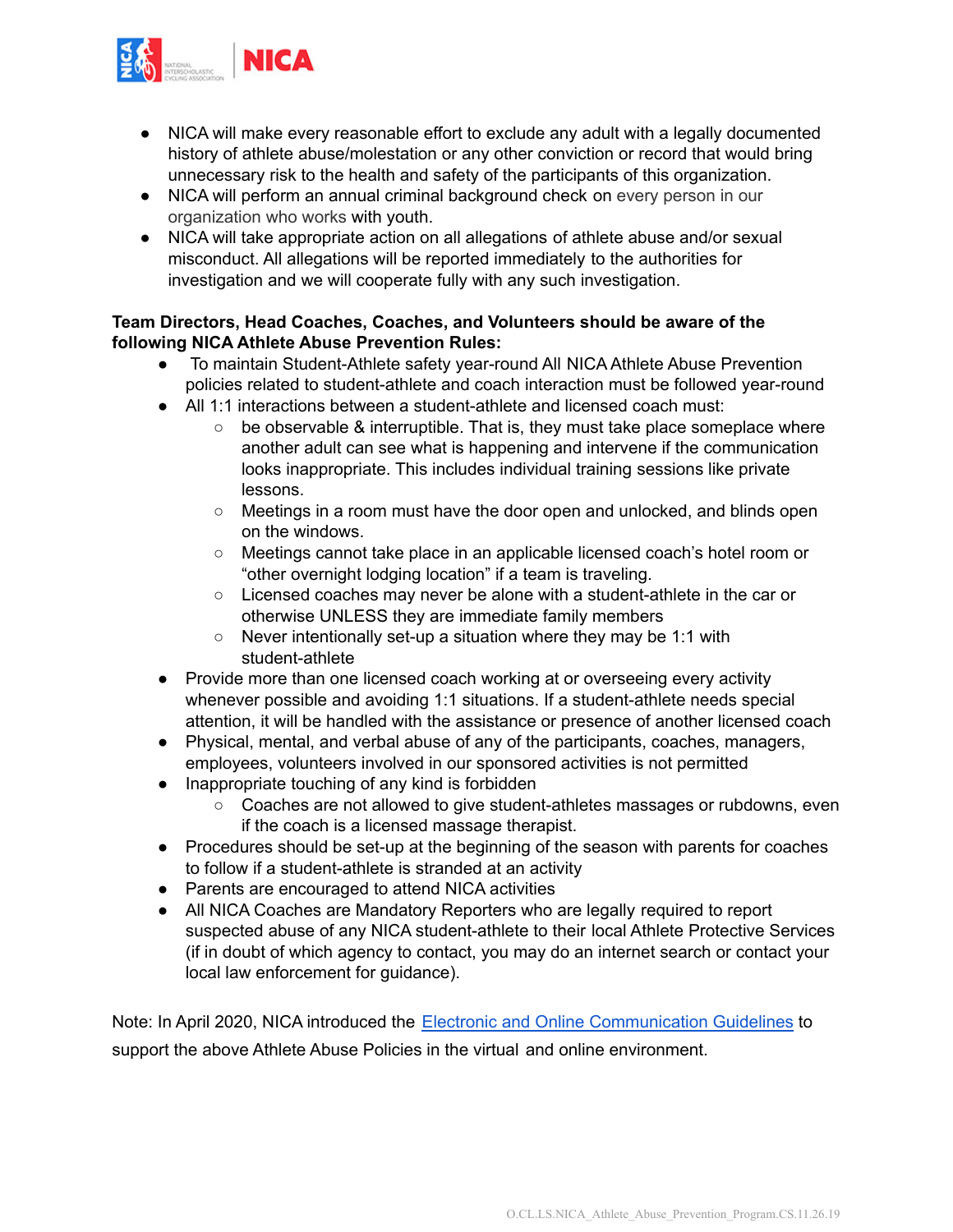

## <span id="page-2-0"></span>**Overview of NICA's background check policies:**

The National Interscholastic Cycling Association requires that all NICA Coaches, NICA National, state League employees, Core Race Staff and Management positions comply with NICA policy on criminal background checks.

For more information on NICA [background](https://www.nationalmtb.org/background-check/) checks, please visit our NICA background check [webpage.](https://www.nationalmtb.org/background-check/)

# <span id="page-2-1"></span>**NICA-wide Prevention and Reporting Training**

NICA has contracted with Abuse Prevention Systems to provide Athlete Abuse Awareness Training through our Litmos Coach Training Website.



## <span id="page-2-2"></span>**Prevention and Reporting Substitution**

NICA recognizes being current in the US Center for SafeSport™ "Trained" online "Core Course" or "Refresher" as a substitute to our Online Abuse Prevention Systems Training. To request a substitution, please email your current course certificate to coachlicensing@nationalmtb.org and we will update your Pit Zone profile.

Frequency of substitution: All SafeSport Certificates expire 1-year from their being issued and NICA does not allow a substitution beyond what is recognized by SafeSport. SafeSport requires a "Core Course" every three years and a "Refresher Course" every year in between. If you took either SafeSport Course more than 12 months ago, you would need to take the appropriate course and share that certificate to have an eligible substitution.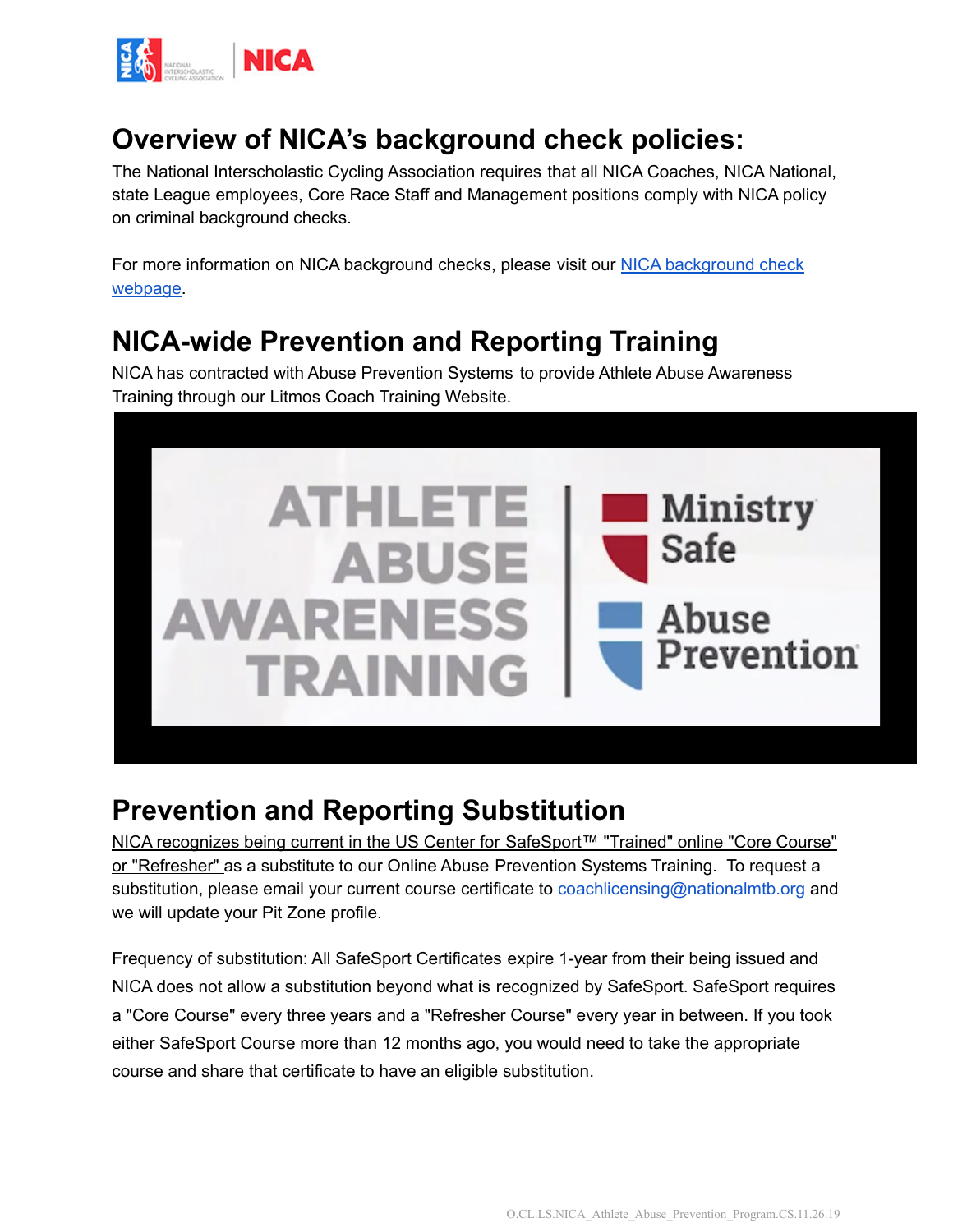

For example:

Year 1: 7/1/2020 SafeSport Trained Course Certificate Expires 7/1/2021

Year 2: 7/1/2021 SafeSport Refresher 1 Expires 7/1/2022

Year 3: 7/1/2022 Safesport Refresher 2 Expires 7/1/2023

# <span id="page-3-0"></span>**In-depth 2019 Mandatory Reporting Update**

NICA updated its mandatory reporting process in 2019 to meet the requirements of the SafeSport Act and anticipated future mandatory reporting legislation.

If a person who is a mandatory reporter\* suspects athlete abuse, please follow the guidance in the below documents and contact [chris@nationalmtb.org](mailto:chris@nationalmtb.org) with any questions.

- NICA [Suspected](https://drive.google.com/open?id=1E-zhuYGh03WyWUlVGKRqoq2UCVZIBhrN) Abuse Reporting Guidance
- NICA Form to Document [Suspected](https://docs.google.com/document/d/1L9T71pHqL97lBe5HlDdGgzDe5pv0mVGmr8mkp-C6Bag/edit?usp=sharing) Student Athlete Abuse/ Neglect

\*NICA defines the following leaders as Mandatory Reporters:

- NICA Coaches
- NICA Core Race Staff
- NICA Camp Staff
- NICA League Directors and League Staff

# <span id="page-3-1"></span>**Prevention Communications and Additional NICA SafeKids Resources:**

- **●** Code Of [Conduct](https://drive.google.com/open?id=1CiIF0EI2hAIBYhIxVExYBoxzvMeSPgBRZunKd7J_gaM)
- **●** Coaches Risk [Management](#page-2-1) 1 (see above in prevention training)
- **●** NICA [Handbook](https://www.nationalmtb.org/blog/wp-content/uploads/NICA-Handbook.pdf)
- **●** Coach [Licensing](#page-5-0) Emails

### Code Of [Conduct](https://drive.google.com/open?id=1CiIF0EI2hAIBYhIxVExYBoxzvMeSPgBRZunKd7J_gaM)

NICA Athlete Abuse Prevention Excerpts from Code of Conduct-

### **Respect**

- I will respect my teammates, competitors, and other trail users
- I will never trash talk, bully, insult or use inappropriate language while at NICA events or representing NICA.

………………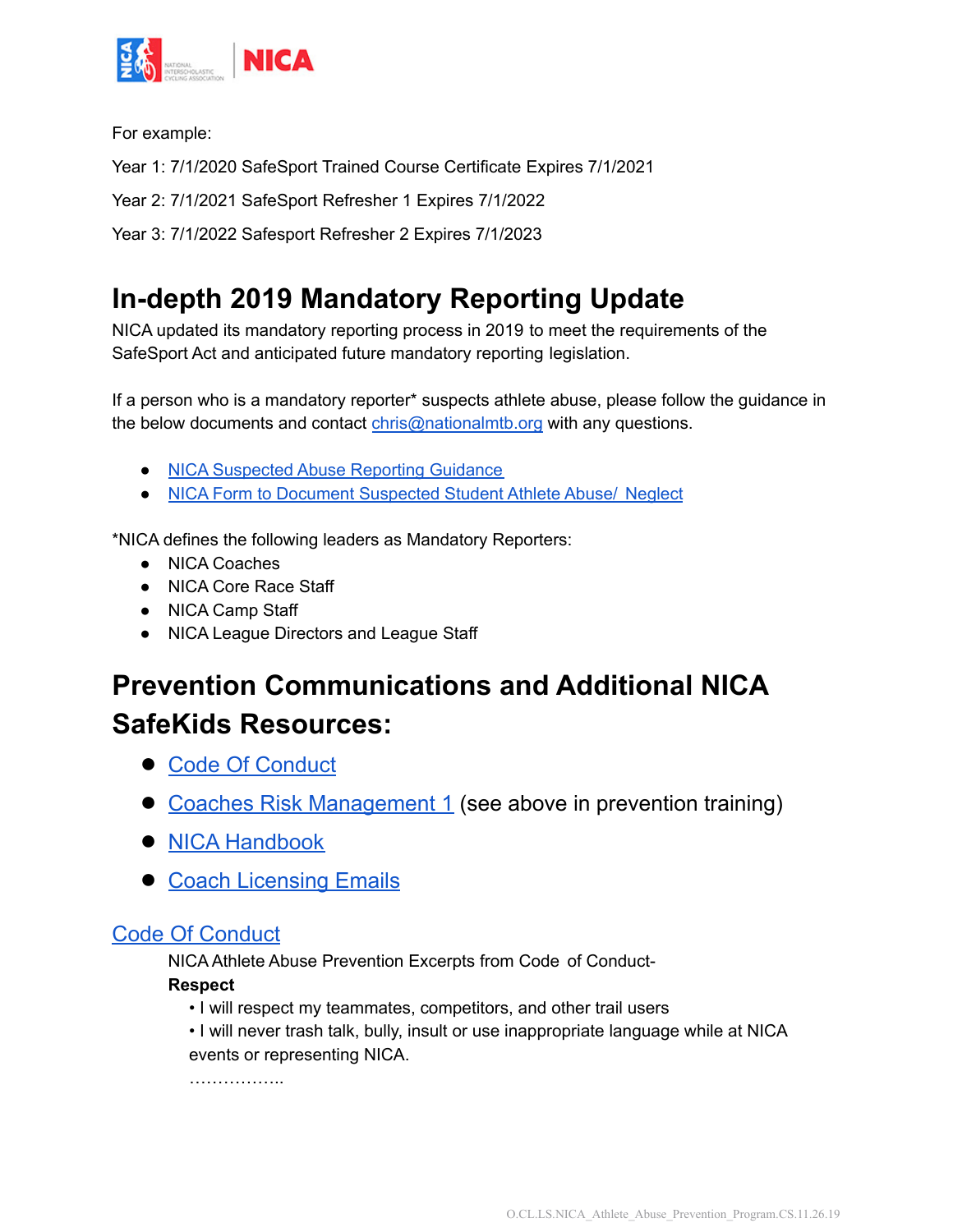

• I will seek consent before touching, hugging and otherwise embracing teammates and coaches

• I understand and will follow the NICA Rules and Guidelines. I also understand that failure to do so may lead to my suspension or expulsion from League activities.

-------------------------------------------------------------------------------------------------------------------------------

NICA [Handbook](https://www.nationalmtb.org/blog/wp-content/uploads/NICA-Handbook.pdf)

-

NICA Athlete Abuse Prevention Excerpts from Rulebook-

### **RULE 2.5 ABUSIVE BEHAVIOR NOT TOLERATED** RED LEVEL CONSEQUENCES

No student-athlete may inappropriately or unwelcomingly touch another person, or cause physical harm to, or engage in any behavior that may be considered abuse, assault, or do battery to any other student-athlete, official, spectator, or anyone connected with or attending any NICA or League event. An assault is an unlawful attempt, coupled with the present ability, to commit a violent injury on the person of another. A battery is any willful and unlawful use of force or violence upon the person of another. Unsafe racing practices including swerving, suddenly stopping, willfully crashing into another rider, grabbing another student, or pushing another student may be abusive behavior, or possibly assault and battery.

#### **RULE 2.11 SEXUAL HARASSMENT POLICY** RED LEVEL CONSEQUENCES

2.11.A NICA and the Leagues strictly prohibit sexual harassment in any form, including verbal, physical, and visual harassment. Sexual harassment is defined as unwanted sexual advances, or visual, verbal or physical conduct of a sexual nature. This definition includes many forms of offensive behavior and includes harassment of a person of the same sex or based on gender. Sexual harassment includes: unwanted 2020 Student Athlete Rules 11 sexual advances or visual conduct such as leering, making sexual gestures, displaying of sexually suggestive objects or pictures; verbal conduct such as making or using derogatory comments, epithets, slurs and jokes, verbal sexual advances or propositions; and physical conduct such as touching or blocking movements.

2.11.B Any student-athlete who believes he or she has been sexually harassed by an employee, agent, or another student should promptly report the facts of the alleged incident(s) and the name of the individual involved to any adult school staff member or League representative or other party with whom they feel comfortable. That person must report the incident to the school site administrator or, if the administrator is the alleged harasser, to the Superintendent. The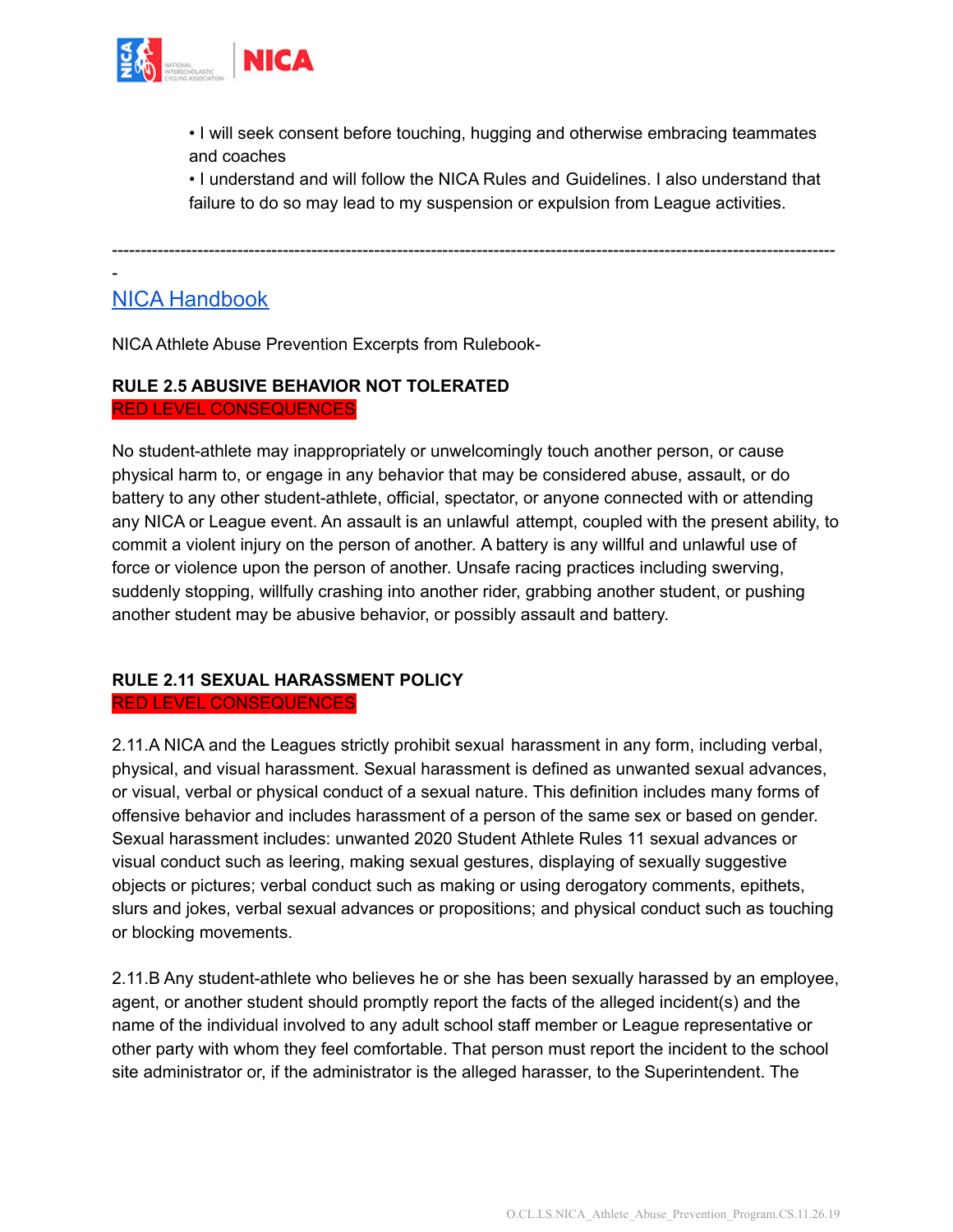

initiation of an allegation of sexual harassment by a student-athlete will not adversely affect matters pertaining to his or her status in any League program or activity.

2.11.C If any student, coach, parent, volunteer, or employee feels they have been sexually harassed at a NICA or League event, they should report the incident immediately to their League director or NICA director. If any student, coach, parent, volunteer, or employee feels they have been a victim of abuse, assault, or battery at a League event, they should report the incident immediately to their League director or NICA director. All reports will be handled in a confidential manner.

#### **RULE 3.2 POSITIVE SPORTING BEHAVIOR**

#### RED LEVEL CONSEQUENCES

3.2.A It is required that all coaches, parents, and guardians demonstrate respect for and deference to the person and the decisions of the League officials as it relates to sporting behavior of studentathletes, themselves, and other League officials. A failure to exhibit respectful behavior may result in restrictions imposed on the coach, the parent, or a student-athlete's participation in the League. League officials have complete and total discretion for the implementation of the rules, especially in regard to sporting behavior.

3.2.B Coaches, parents, and guardians will also display mature and positive behavior during every event and in all interactions at all times with student-athletes, other parents, other coaches, and League officials. Coaches, parents, and guardians are role models to studentathletes, and must demonstrate a fair and calm response in the face of protests, complaints, conflicts, or emergencies. Coaches, parents, and guardians are expected to be focused on helping student-athletes develop positive character traits, learn life lessons, and grow into healthy young adults.

### <span id="page-5-0"></span>**Coach Licensing Emails**

Coaches receive a number of email notifications to remind them of their licensure requirements and duties as a mandated reporter. All coaches, student-athletes, and parents also receive a listing of licensed coaches so that all teams can ensure that those working with our student-athletes have been properly trained and vetted per our licensure requirements.

At the start of each preseason (mid-April for fall leagues, mid-October for spring leagues), coaches receive a communication that reminds them of the minimum requirements that they need to meet in order to be licensed and able to work with student-athletes. This communication is identified as [CL](https://docs.google.com/document/d/1k7VovetlZ-2xNPrkqRKU1Q2z3xGYAuPWYrJmCzyptSI/edit?usp=sharing) 1.

About a week after the CL 1 goes out, all coaches receive a communication outlining their responsibilities as a mandated reporter. The first communication goes out shortly